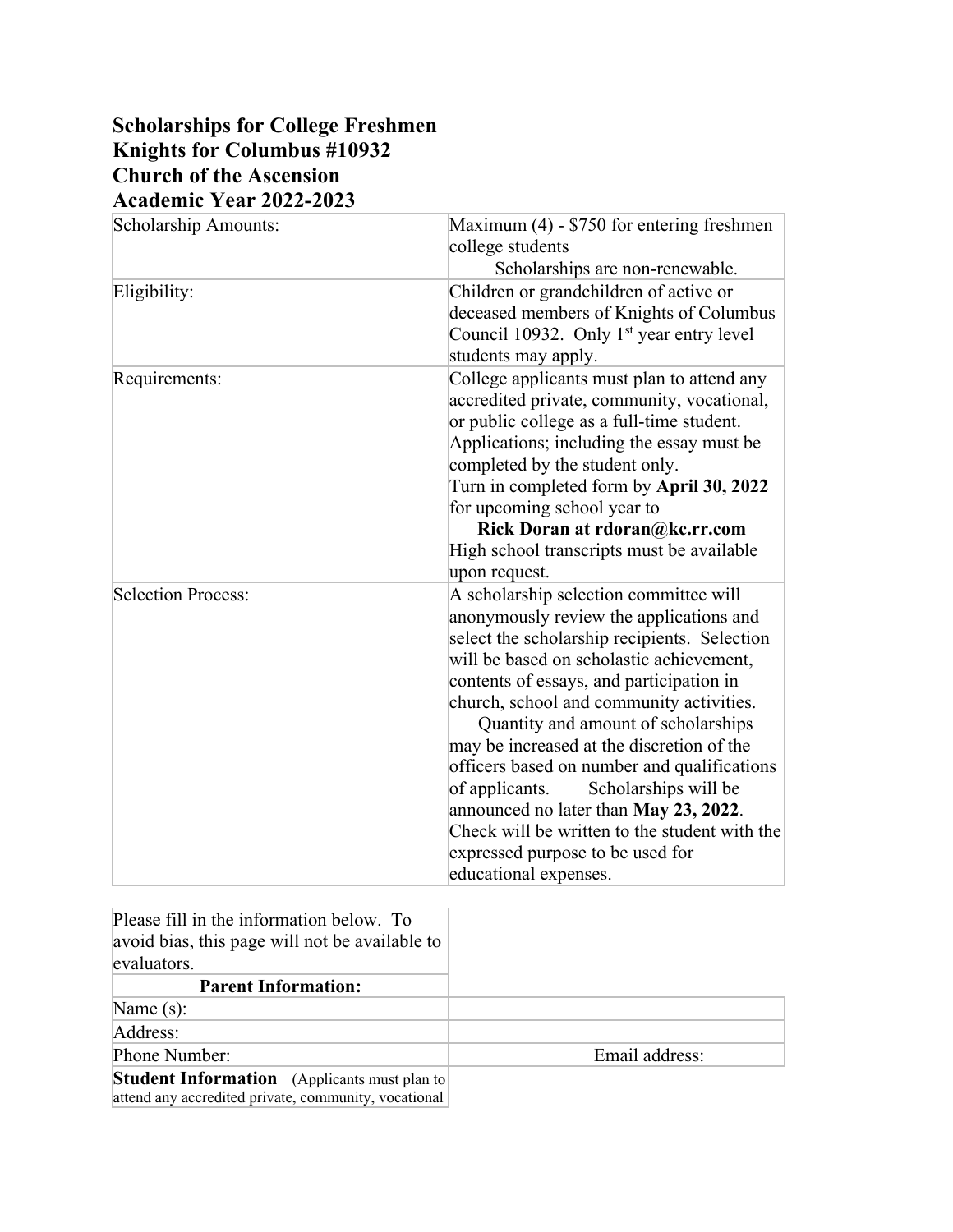| or public college as a full time student. Only $1st$ year<br>entry level students may apply)                                              |                |
|-------------------------------------------------------------------------------------------------------------------------------------------|----------------|
| Full Name:                                                                                                                                |                |
| Address:                                                                                                                                  |                |
| Phone Number:                                                                                                                             | Email address: |
| Knight<br>(Father or grandfather must be active<br>or deceased member of Knights of Columbus<br>$\Box$ Father<br>Council 10932)<br>$\Box$ |                |

*Candidate ID#\_\_\_\_\_\_\_ (To be filled in by Scholarship Committee)*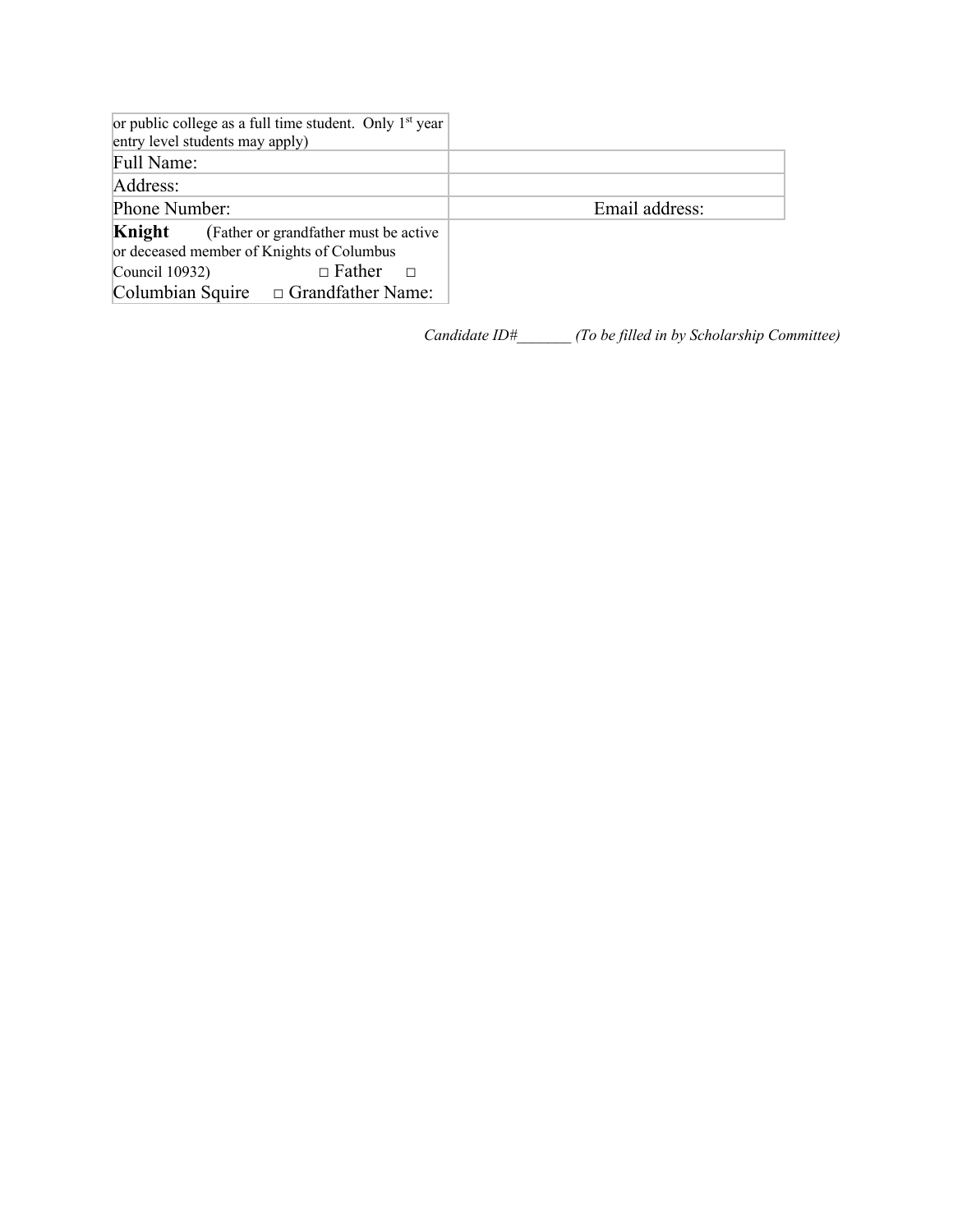## **Scholarship Application for College Freshmen Knights for Columbus #10932 Church of the Ascension Academic Year 2021-2022**

| <b>Application (continued)</b>                                                 |  |
|--------------------------------------------------------------------------------|--|
| High School attended                                                           |  |
| College to attend 2021-2022:                                                   |  |
| Grade Level 2020-2021:                                                         |  |
| GPA - High School                                                              |  |
| <b>ACT</b> score                                                               |  |
| Anticipated major:                                                             |  |
|                                                                                |  |
| <b>Extra Activities:</b><br>(Alternate forms or resumes are not<br>acceptable) |  |
| School:                                                                        |  |
|                                                                                |  |
|                                                                                |  |
|                                                                                |  |
|                                                                                |  |
|                                                                                |  |
| Community:                                                                     |  |
|                                                                                |  |
|                                                                                |  |
|                                                                                |  |
|                                                                                |  |
|                                                                                |  |
|                                                                                |  |
| Church:                                                                        |  |
|                                                                                |  |
|                                                                                |  |
|                                                                                |  |
|                                                                                |  |
|                                                                                |  |
| Work Experience:                                                               |  |
|                                                                                |  |
|                                                                                |  |
| <b>Other Information:</b>                                                      |  |
|                                                                                |  |
|                                                                                |  |
| <b>References:</b><br>(Include phone                                           |  |
| number and relationship. Cannot be immediate                                   |  |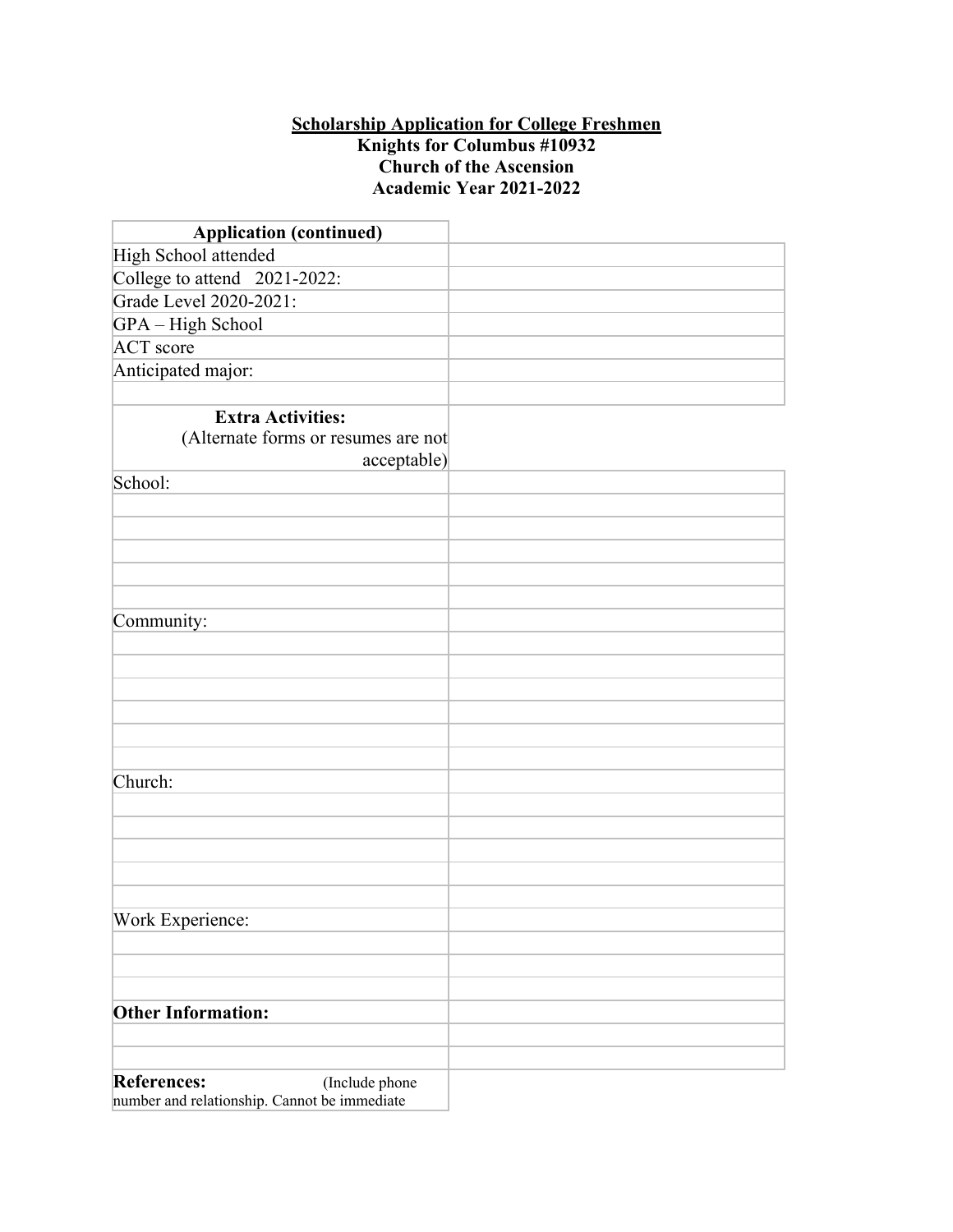| family members) |                  |                                            |  |
|-----------------|------------------|--------------------------------------------|--|
|                 |                  |                                            |  |
|                 |                  |                                            |  |
|                 | $C$ andidate ID# | (To be filled in by Scholarship Committee) |  |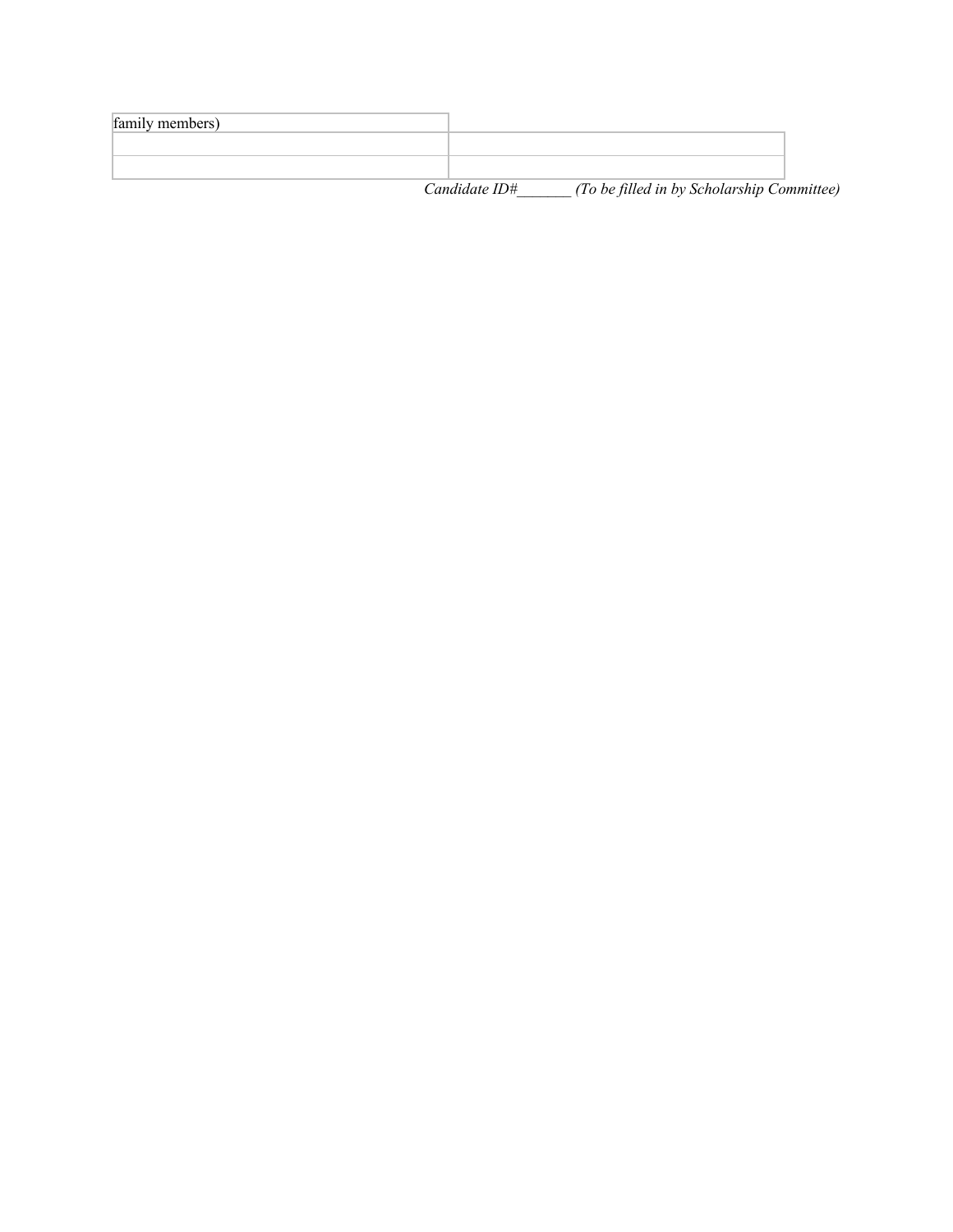**Essays for College Applicants**: (OK to type on separate page. Maximum: 2 pages.)

What are the most important lesson(s) you learned from your parents, teachers, coaches and/or parish priests? How have you applied these lessons to your everyday life?

What do you consider the greatest accomplishment in your life so far and why?

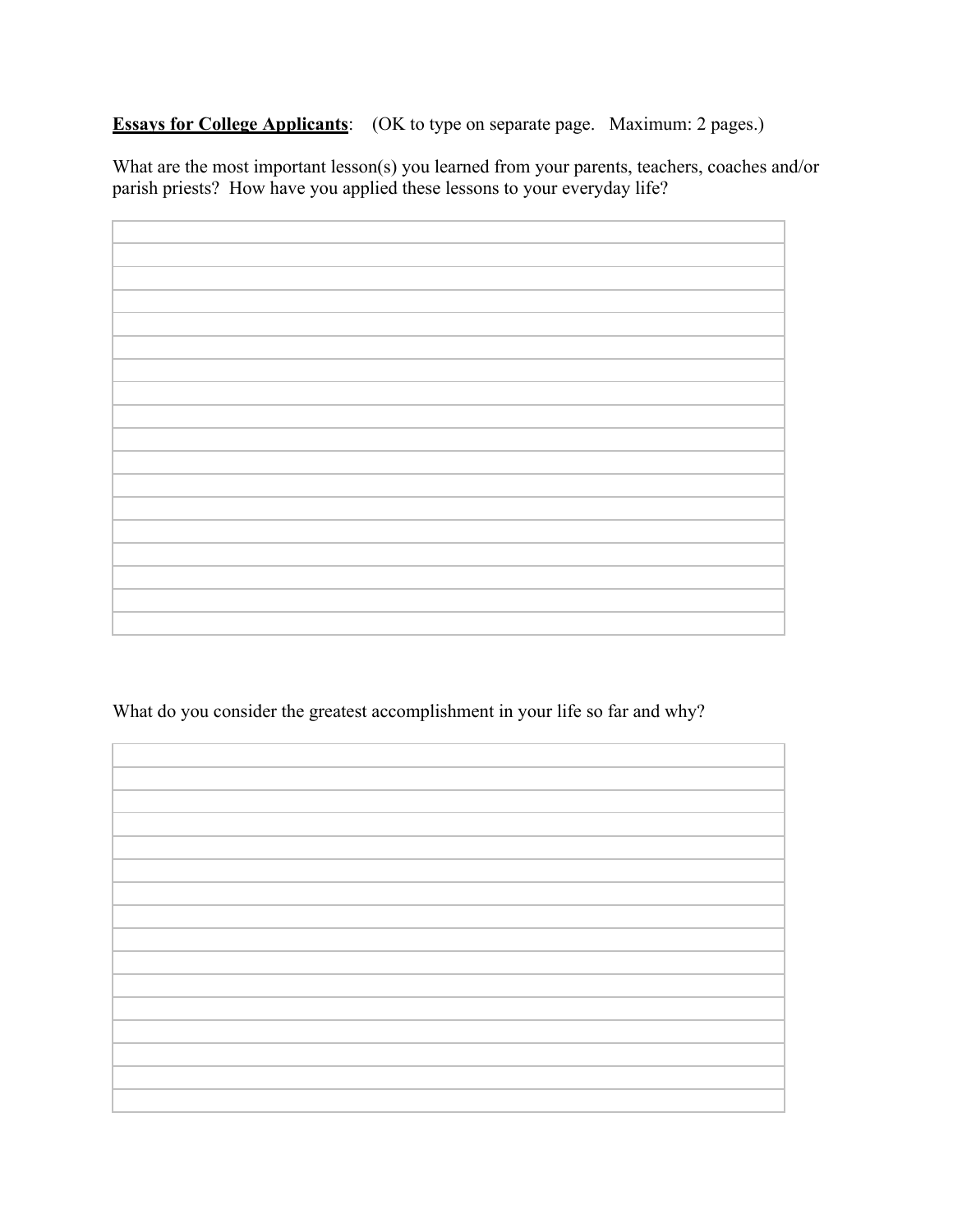*Candidate ID#\_\_\_\_\_\_\_ (To be filled in by Scholarship Committee)*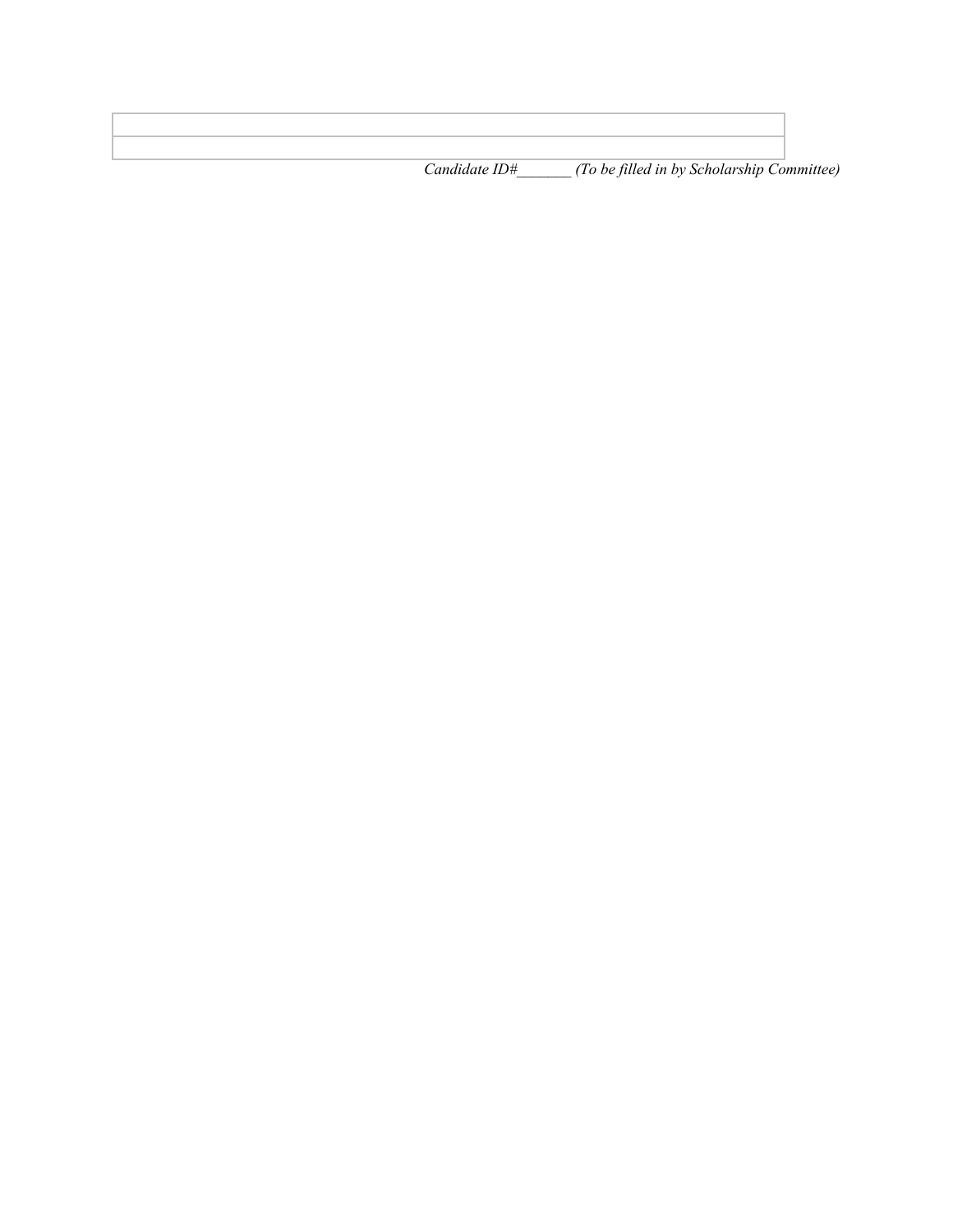## **Essays for College Applicants – (continued)**

How will your college education help to prepare you for your future goals in life?

Why is involvement in community and church activities important in your life?